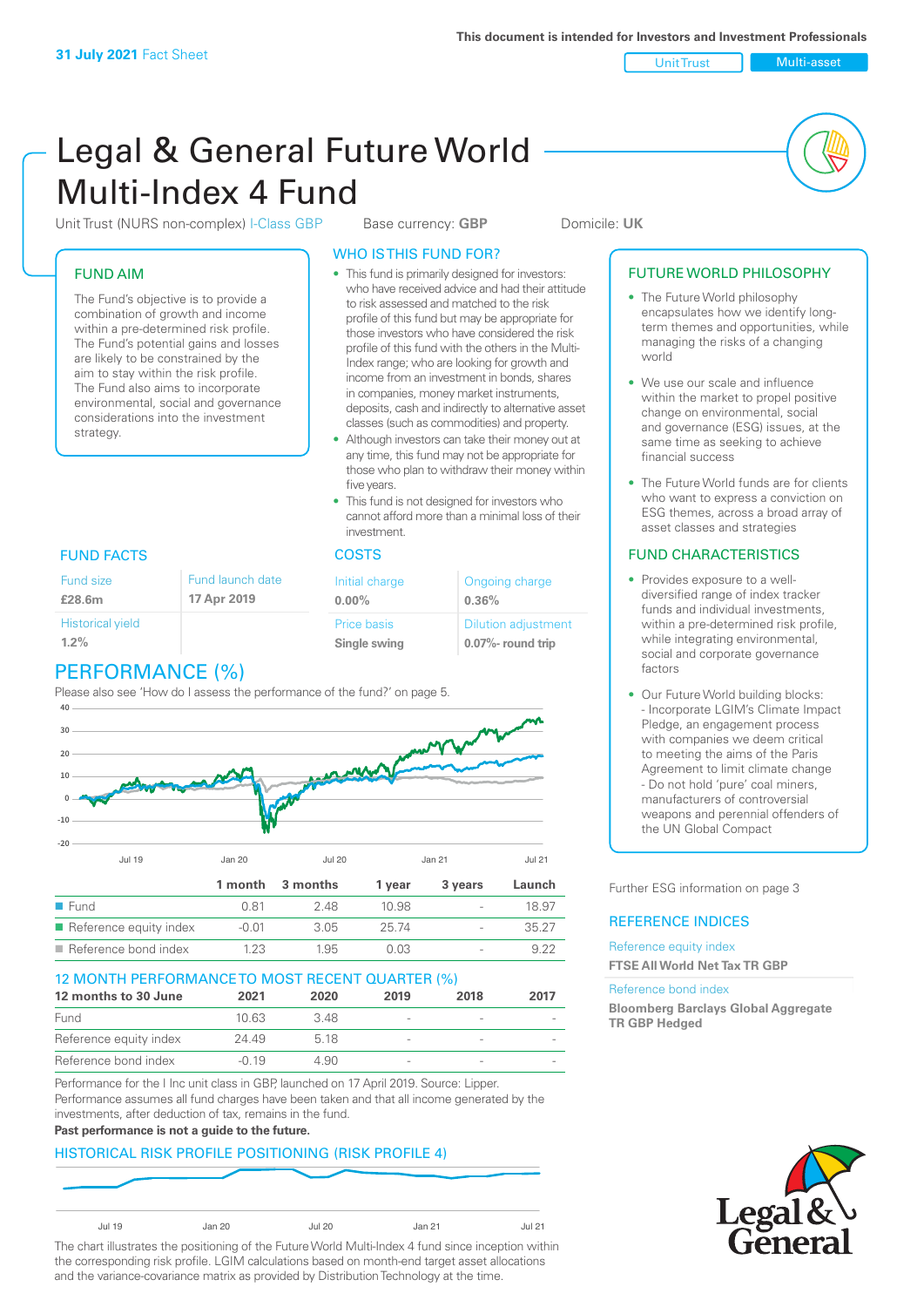Unit Trust (NURS non-complex) I-Class GBP

# PORTFOLIO BREAKDOWN

All data source LGIM unless otherwise stated. Totals may not sum due to rounding.





#### FUND MANAGERS

The fund managers have responsibility for managing the multi-index fund range. They are part of the Multi-Asset Funds (MAF) team in LGIM. This team focuses on designing and managing multi-asset funds that are tailored to match the specific objectives of various client types. The team sits within a wider Asset Allocation team which combines both depth of experience with a broad range of expertise from different fields, including fund management, investment consulting and risk management roles.

# TOP 10 HOLDINGS (%)

| L&G FW ESG Developed Equity Index Fund                    | 21.3 |
|-----------------------------------------------------------|------|
| L&G FW ESG UK Equity Index Fund                           | 9.5  |
| L&G All Stocks Gilt Index Trust                           | 7.0  |
| <b>L&amp;G UK ESG Corporate Bonds ETF</b>                 | 7.0  |
| Cash                                                      | 6.3  |
| L&G Future World Global Credit Fund                       | 5.0  |
| L&G ESG Emerging Markets Government Bond (USD) Index Fund | 4.5  |
| L&G Global Inflation Linked Bond Index Fund               | 4.0  |
| L&G Japan Index Trust                                     | 3.8  |
| L&G Global Emerging Markets Index Fund                    | 3.0  |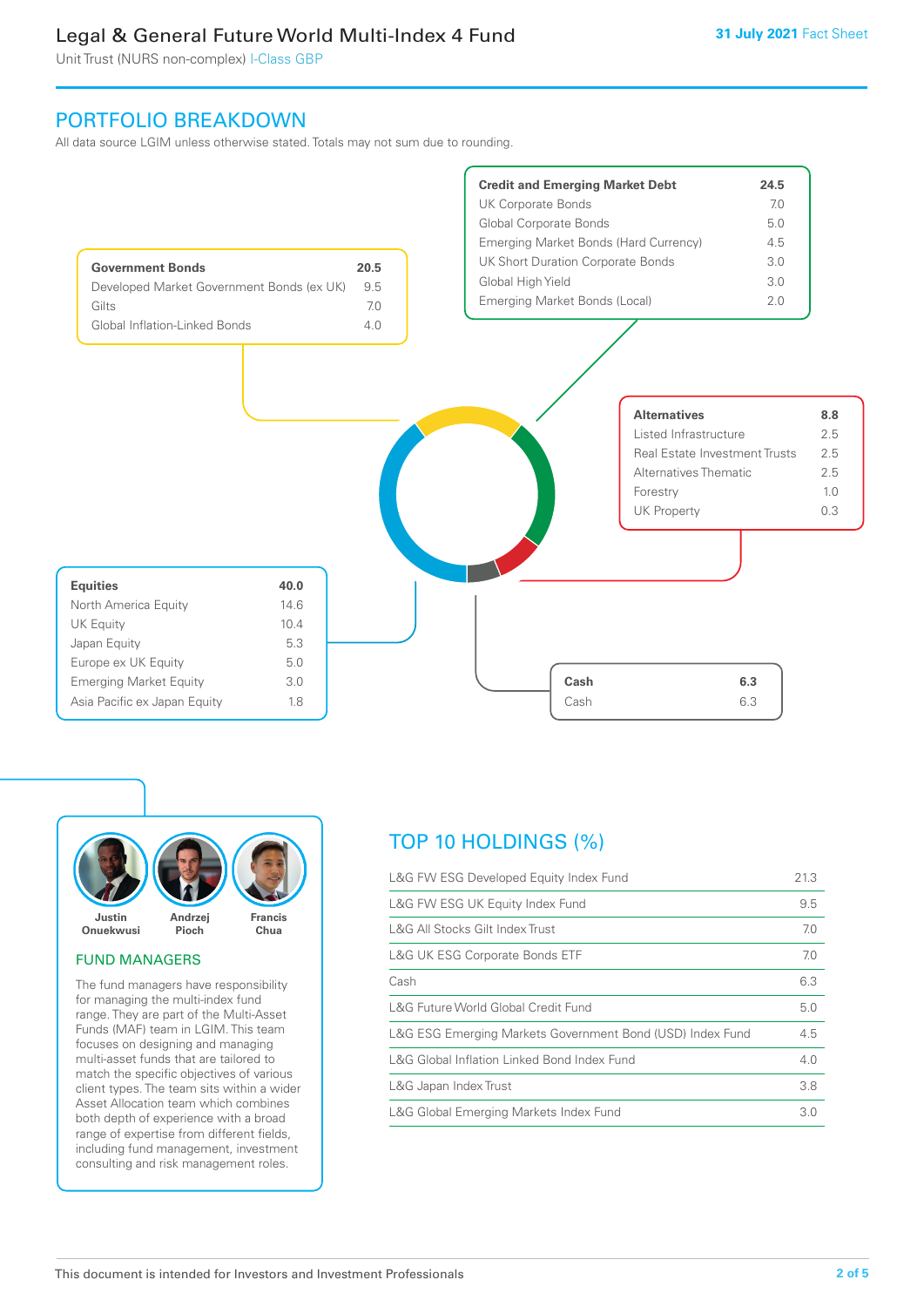Unit Trust (NURS non-complex) I-Class GBP

**54**

ESG score of comparator

# ESG COMMITMENT

From diesel emissions to oil spills, there have been many tangible examples in recent years of how failures in the way companies are run can have a harmful impact on the environment, society and investor returns. We believe responsible investing can mitigate the risk of such outcomes and has the potential to improve returns through the integration of environmental, social and governance (ESG) considerations, active ownership and longterm thematic analysis.

### ESG SCORE

We score companies based on environmental, social and governance factors. The ESG Score is aligned to our engagement and voting activities. As a result, this portfolio has an aggregate ESG Score of **59** versus a mainstream comparator of **54**.

ESG scores and carbon metrics are calculated for the portion of the portfolio that invests in LGIM's Future World funds.



#### ENVIRONMENTAL PERFORMANCE

**/100 /100**

Carbon dioxide (CO2) is the most significant contributor to greenhouse gas emissions which are driving climate change. Compared to the unadjusted comparator, the fund will have a different exposure to current and future sources of carbon dioxide emissions.



**59**

ESG score of fund

#### CARBON RESERVES INTENSITY

Carbon reserves are fossil fuels (coal, oil and gas) which, if burnt, will become the carbon emissions of the future. To meet global climate change targets, the unabated use of fossil fuels is expected to decline over time.

The figures below are a measure of the size of carbon reserves held by the fund's underlying companies.

**85%** Lower carbon reserves intensity than the unadjusted comparator



Tonnes of CO<sub>2</sub>e<sup>i</sup> per \$1 million **of enterprise value including cash (EVIC)**

The fund has 85% lower carbon reserves intensity<sup>ii</sup> compared to the unadjusted comparator.

The difference in carbon reserves intensity means that for every \$1 million invested in the fund, the exposure to carbon reserves through the underlying companies is reduced by an amount equivalent to **1200 tonnes of CO<sub>2</sub>e** compared to having invested in the unadjusted comparator.



**49%** Lower carbon footprint than the unadjusted comparator

#### CARBON FOOTPRINT

Following the global Paris Agreement on climate change, companies in all sectors are expected to reduce their emissions to prepare and adapt for a low-carbon economy.



**Tonnes of CO2 e per \$1 million of EVIC**

The fund has **49%** lower carbon footprint compared to the unadjusted comparator. Carbon footprint describes the relationship between the carbon emissions of a company and its EVIC<sup>ii</sup>.

The difference in carbon footprint means that the fund has selected companies where, for the same level of EVIC, the associated emissions<sup>iv</sup> are lower by **32 tonnes of CO<sub>2</sub>e** compared to the unadjusted comparator<sup>v</sup>.



For further information please go to www.lgim.com/esginfo Ø

**The comparator for this fund is a bespoke asset-weighted blend\* of Solactive market-capitalisation indices in equities and credit. \*The blend will evolve over time in line with the actual asset allocation of the multi-asset fund.**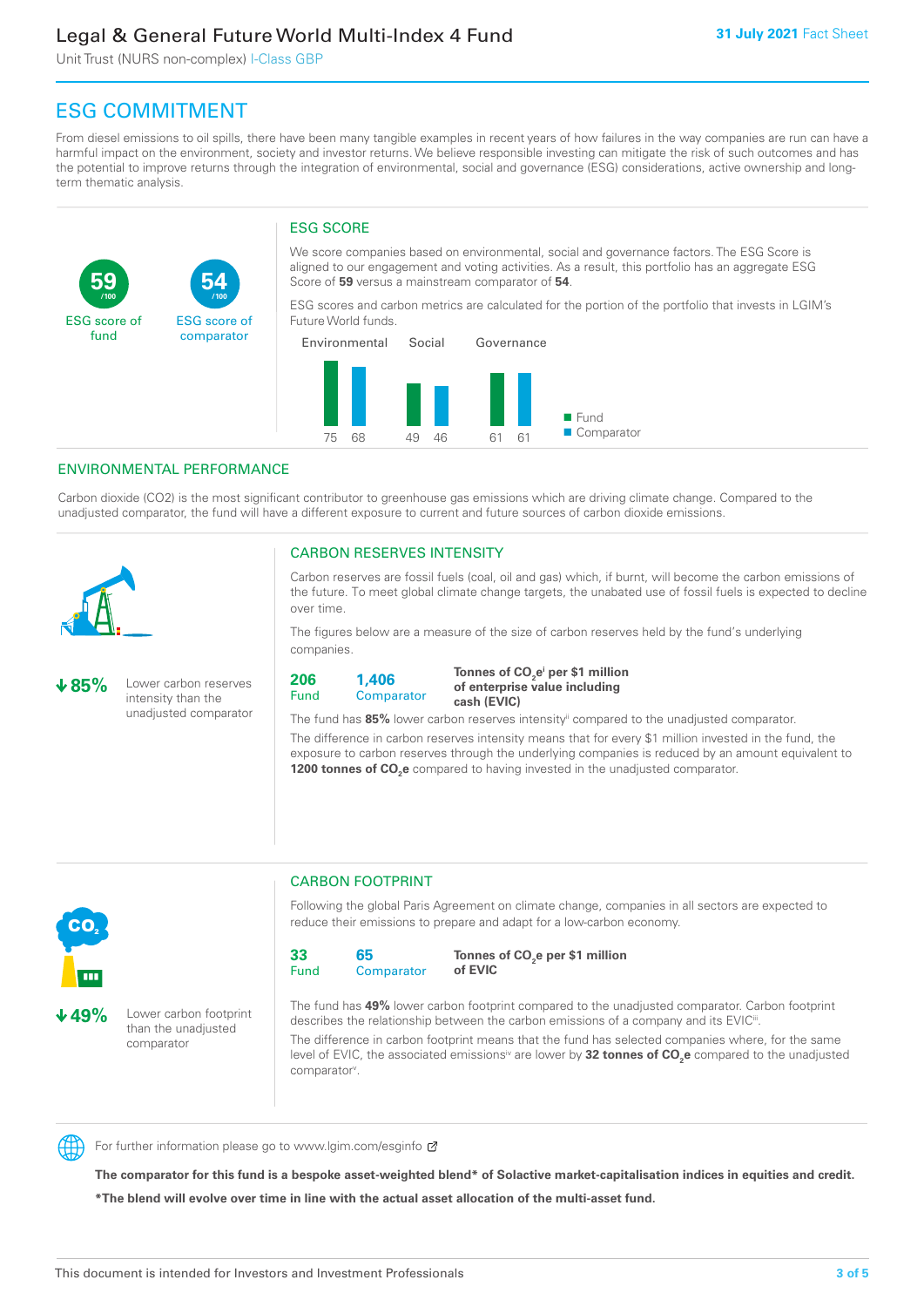Unit Trust (NURS non-complex) I-Class GBP

#### **NOTES**

 $^\mathrm{i}$  Carbon dioxide equivalent (CO<sub>2</sub>e) is a standard unit to compare the emissions of different greenhouse gases.

ii This metric looks at the embedded carbon in the fossil fuel reserves owned by a company, divided by a company's enterprise value (including cash), to adjust for company size. This represents a carbon reserves intensity score for a company.

"The choice of this metric follows best practice recommendations from the Task Force on Climate-related Financial Disclosures.

iv Data on carbon emissions from a company's operations and purchased energy is used.

v This measure is the result of differences in the weights of companies between the index or the fund and the comparator, and does not depend on the amount invested in the fund. It describes the relative 'carbon efficiency' of different companies in the comparator (i.e. how much carbon was emitted per unit of sales) or in the fund, not the contribution of an individual investor in financing carbon emissions.

#### **Third Party Disclaimers and Information**

Unless otherwise indicated all data contained in this factsheet is sourced from Legal & General Investment Management Limited. Where this document contains third party data ("Third Party Data"), we cannot guarantee the accuracy, completeness or reliability of such Third Party Data and accept no responsibility or liability whatsoever in respect of such Third Party Data, or in respect of any loss or damage suffered by you, your client or any other party arising in connection with either the provision of Third Party Data or any inaccuracies, errors or omissions, regardless of cause in any Third Party Data.

Where we use third party data within this document, it is never used directly and instead it forms the basis of our own calculations; we do so under licence and with the providers' legal permission.

While all reasonable endeavours are taken to ensure the data provided is accurate, it is important to note that the data providers assume no responsibility for errors or omissions and cannot be held liable for damage arising from our use of their data within our calculations. Information is for recipients' internal use only.

Source: HSBC© HSBC 2021.

Powered by Refinitiv Information.

Powered by Sustainalytics 2021.

Source: ISS.